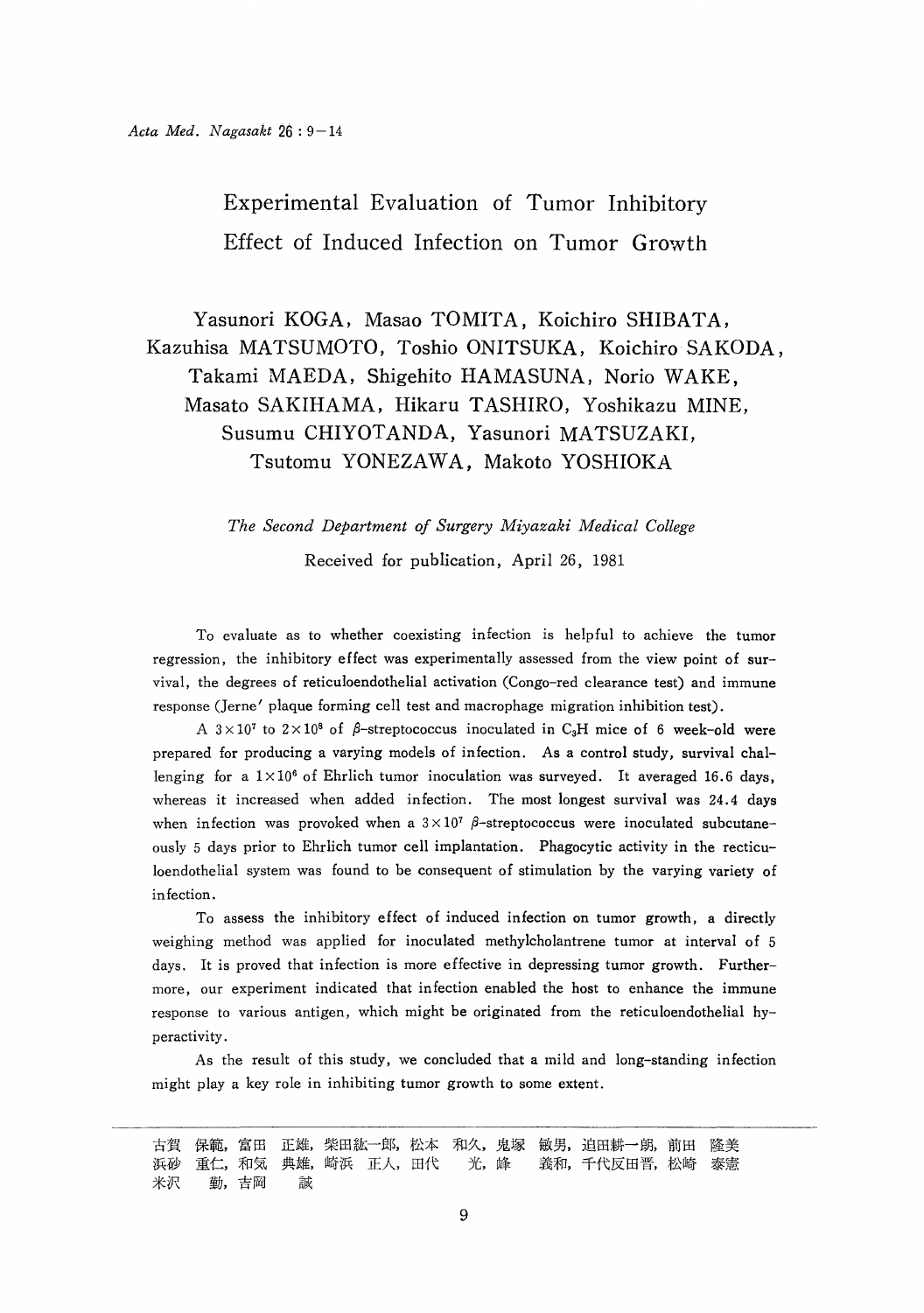### Y. KOGA ET AL

# INTRODUCTION

An effective treatments for various cancer comprise surgery, irradiation, chemotherapy and immunotherapy in common. Recently immunotherapy has become an increasingly popular in the treatment of cancer. Based on far advancing immunology, it is certified that the enhancement of the immune response to tumor-bearing host plays an important role in enhancing cancer therapy.

In 1958, BUSCH<sup>1)</sup> had reported the facts that erysipelas might be possible either to reduce the coexisting cancer tumor in size or to completely eradicate it on occasion. And also these results are considered to be based on the subsequent immunological enhancement to some kinds of infection.

It is logical to assume that bacterial or viral infection are possible to carry the inhibitoy status against coexisting tumor growth. As previously described<sup>233</sup> even in the surgical treatment of lung cancer, the incidence of an accidental pyothorax during a postoperative period of time may be beneficial in producing an inhibitory effect on a growing recurrent tumor. On this basis, it is desirable to identify the role of concomitant infection against the tumor in the tumor-bearing host.

The aim of this study is to evaluate as to whether concomitant infection to tumorbearing host is capable for preventing tumor growth or not.

# MATERIAL AND METHOD

Animal used for this experiment were C3H mice of 6 week old. Ehrlich ascites tumor cells supplied from Shionogi Research Lab. were inoculated intraperitoneally with a rate of one  $\times 10^6$  viable cells.

As a control study, the survival after inoculation of Ehrlich tumor were observed in comparison of those of induced infection.

Infection induced experimentally in this series were prepared with  $1 \times 10^6$ ,  $3 \times 10^7$ ,  $1 \times 10^8$  or  $2 \times 10^8$  of  $\beta$ -streptococcus inoculation in every 10 mice given either subcutaneously or intraperitoneally. The severity as well as the existing timing of infection were evaluated as to the inhibitory effects on tumor growth.

In assessing the reticuloendothelial activity, its ability of the Congo-red clearance was tested according to almost the same with Halpern' method<sup>4)</sup> except for the use of Congored as an indicator. A 0.2ml of 1% Congo-red was injected intravenously from the tail and blood samples were correctly taken at intervals of 5 and 30 minutes after Congo-red injection. The containing Congo-red concentration in each samples were measured with the electrospectrophotometry  $(540m\mu)$ , followed by the treatment of hemolysis with 4 ml of 0.83  $\%$  NH<sub>4</sub>Cl. Corrected granulopectic index was calculated as the following formula

: 
$$
a = \frac{W}{W_{L+S}} \sqrt[k]{K}
$$
, a: Corrected granulopectic index, W: body weight,  $W_{L+S}$ :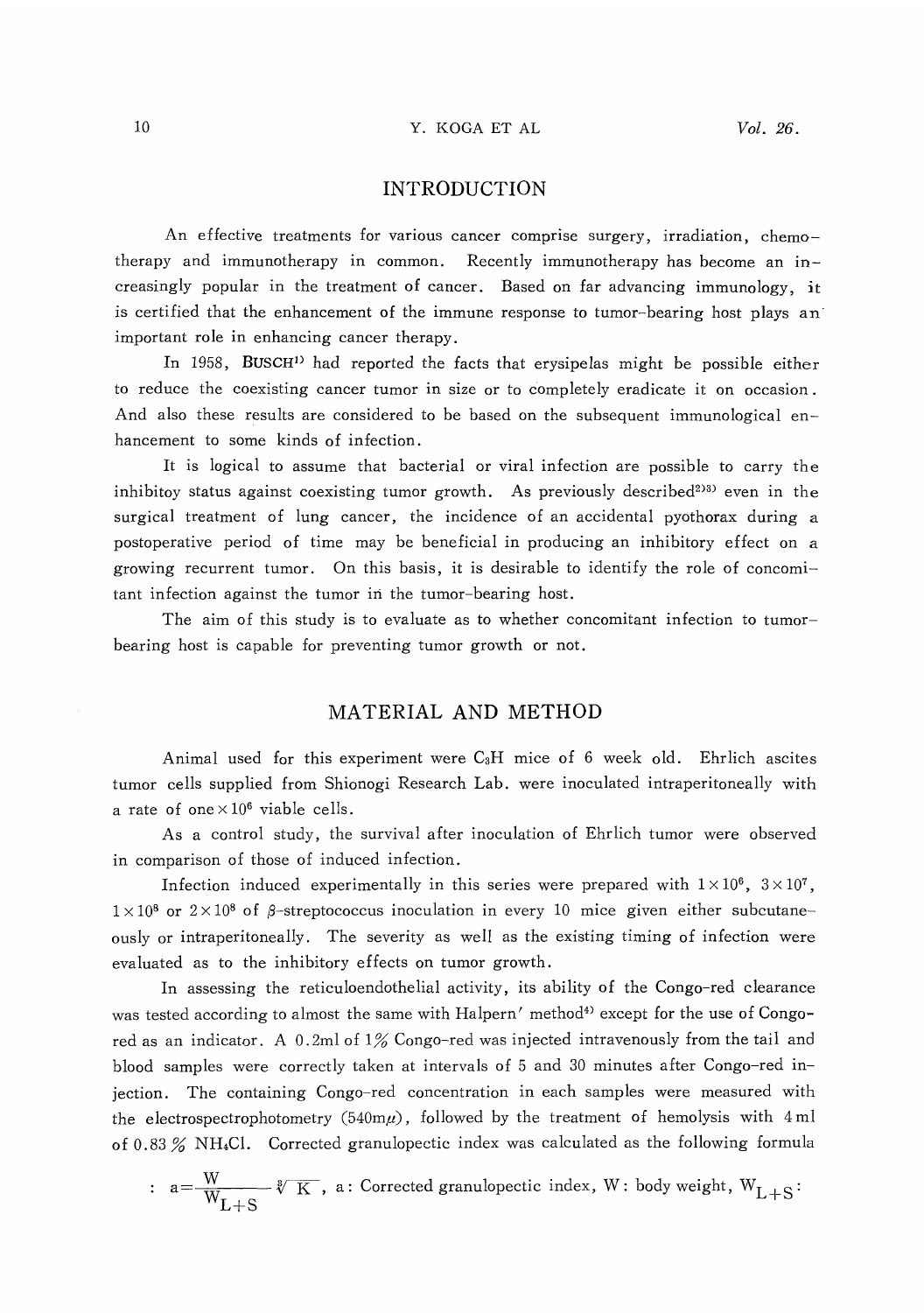#### 1981 TUMOR INHIBITORY EFFECT OF INFECTION

weight of the liver and spleen, K: granulopectic index.

The tumor growth rate was indicated by means of weighing tumor mass at interval of every 5 day followed by a 3 mm' methylcholantrene inoculation in comparison of a growing tumor inhibitory effects with the induced infected and not infected mice.

The attitudes of immunocompetency of the infected mice were evaluated by the techniques of Jern's plaque forming cell modified by Cunningham 5) and macrophage migration inhibition<sup>6)</sup>.

# RESULTS

The inhibitory effect on Ehrlich' tumor growth were compared to a variety of infection modes produced by  $\beta$ -Streptococcus inoculation with the different timing and routes in origins of its induction.

Survival rates were presented in Fig 1. In the control group with  $1 \times 10^6$  Ehrlich cells of inoculation intraperitoneally, a mean survival showed 16.6 days. The longest survival was 24.4 days of  $3 \times 10^6$   $\beta$ -Streptococcus inoculation given subcutaneously prior



Fig 1. Comparison of survivals in a  $1 \times 10^6$  Ehrlich tumor-bearing mice infected with  $\beta$ -streptococcus S<sup>23</sup> in relation to either its timing or mode.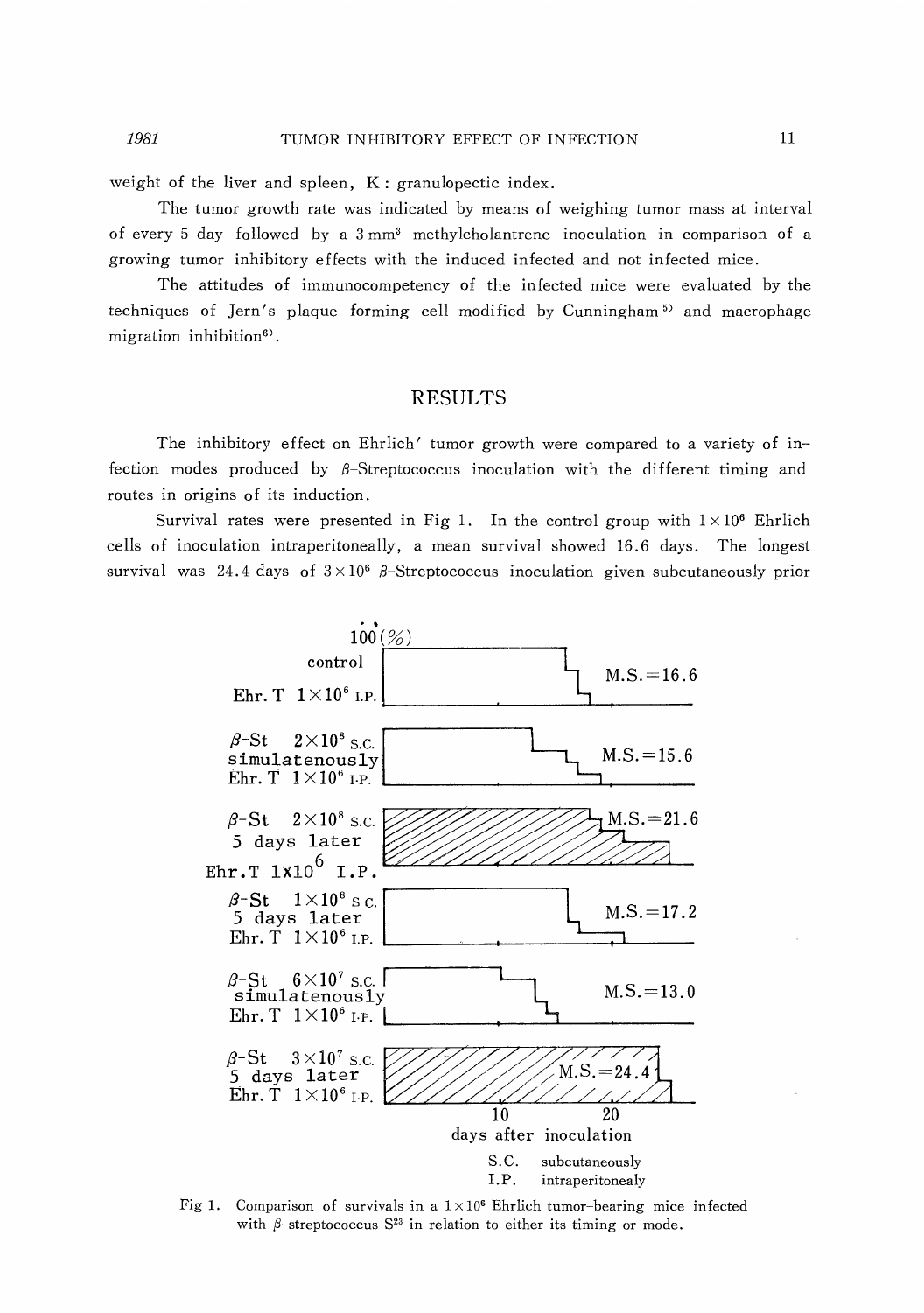### Y. KOGA ET AL

to 5 days preceding to Ehrlich tumor cell inoculation. The next longer survival was of subcutaneous  $2 \times 10^8$   $\beta$ -Streptococcus inoculated 5 days before tumor inoculation and a mean survival was 21.6 days. On the contrary, the shortest survival was 13 days which was far short as compared to the controls. The most inhibitory effects against tumor growth was observed when  $\beta$ -Streptococcal infection was evoked 5 days prior to tumor inoculation.

During a period of 5 or 7 days after completion of  $\beta$ -Streptococcal infection through either the subcutaneous or the intraperitoneal routes, their phagocytic activities were obviously activated as indicated in Fig 2. When compared to the two routes of induced infection, they showed the considerable difference from the activating period of time. The subcutaneous route was superior to the intraperitoneal one and it continuted to keep it longer for a period of 15 days. It was approximately concord with the results of survival study against tumor growth.

The tumor growth rate was measured by weighing the tumor mass excised at every 5 days interval after a 3 mm' of methylecholantrene inoculation. The tumor growth rate obtained from this technique was noted to be proportional to the elapse of time. When pretreated with a  $10^8$   $\beta$ -Streptococcus inoculation, the tumor growth was appearently inhibited during a period of 10 to 15 days following tumor inoculation. This comparision resulted in a 25% reduction of tumor weight on day 10 and a 27% on day 15 in the infected mice as presented in Fig 3.

As the result of Jerne' plaque forming cell test, the immune responses of the host was clearly enhanced in the infected mice. A maximum of the immune response was not similar between intraperitoneal and subcutaneous routes as shown in Fig 4. When infection was induced through subcutaneous  $\beta$ -Streptococcus inoculation, the immune response of mice was slowly enhanced rather than used intraperitoneal route. The maximum

of its responses appeared on day 10 in intraperitoneal route and on day 15 in subcutaneous route respectively.

Viewed from macrophage migration inhibition test, the responses assessed by it corresponded with those by plaque forming cell test with significant enhan-



Fig 2. Changes in phagocytic activity in  $C_3H$ mice infected with  $\beta$ -streptococcus S<sup>23</sup>



Fig 3.. Comparison of the methylcholantren tumor growth rate  $(3 \times 3 \times 3)$ mm inoculation)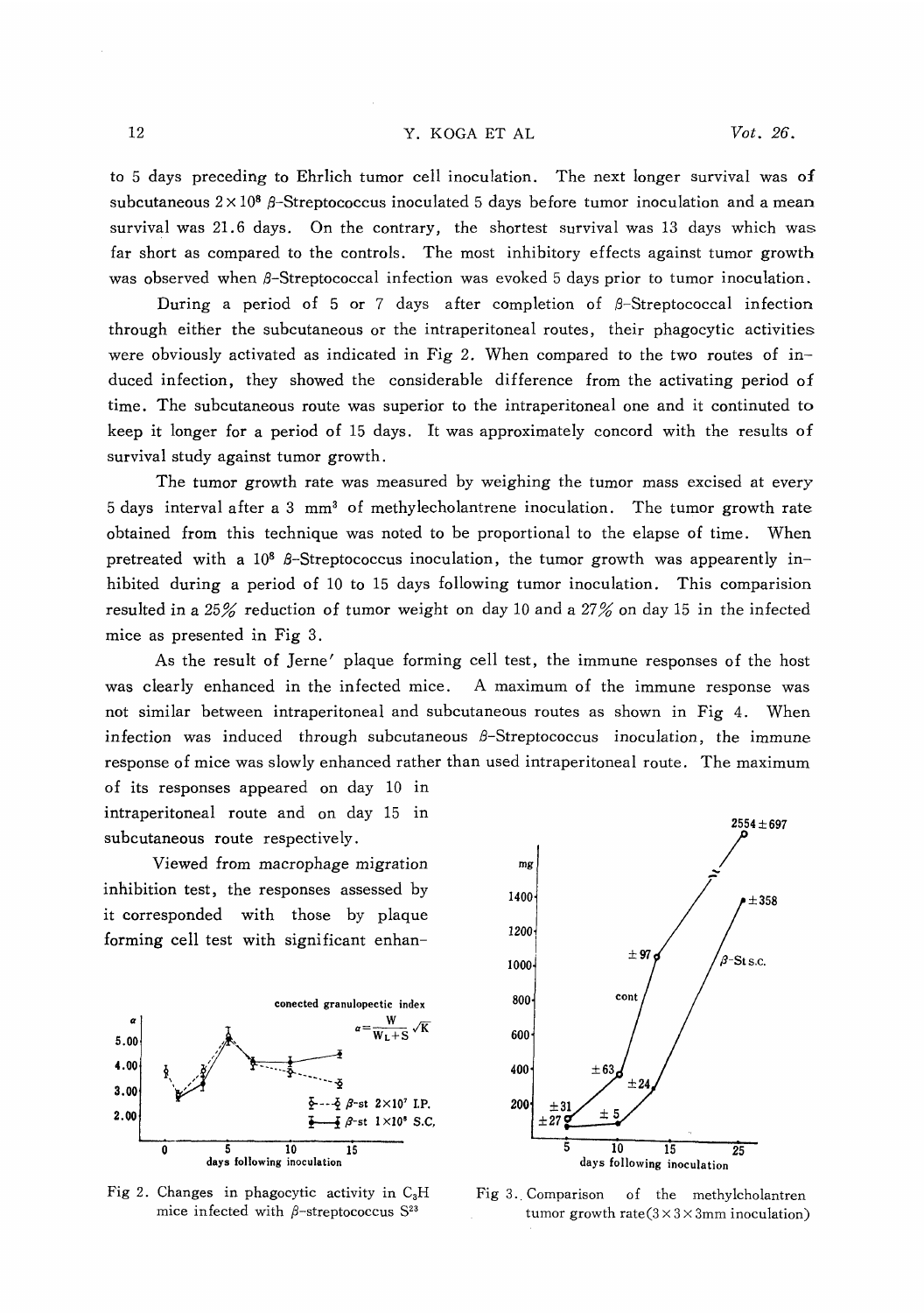

Fig. 4. Comparison of antibody producing spleen cells (Jerne' plaque forming cell test) between intraperitoneal and subcutaneous  $\beta$ -streptococcus S<sup>23</sup> infection



Fig 5. Comparison of % inhibition of macrophage migration between intraperitoneal and subcutaneous  $\beta$ -streptococcus S<sup>23</sup> infection

cement when compared to the controls and the subcutaneous route was more pronounceable rather than the intraperitoneal one as indicated in Fig 5.

# COMMENT

When infection exists in tumor-bearing host, the attitudes of the host resistance against tumor growth were experimentally evaluated. On the survival study using Ehrlich' tumor inoculation to mice, the severity of infection in relation to infectious routes and its timing directly influenced survival rate.

The favorable survival of tumor-bearing mice was obtained from preexisting infection prior to tumor inoculation as well as from subcutaneously induced infection.

It is suggesting that mild degree of infection may be of some benefit in enhancing the immune response and also the preceding infection is necessitated, moreover, a long-standing and weak acting infection are assumed to be necessary for anticipation of tumor growth inhibition as the result of this study. Phagocytic activity of the reticuloendothelial system was representative as the congo-red clearance ability. As a consequence it was proved to be in proportion to survival rate. This result clearly indicated that reticuloendothelial hyperactivity afforded the enhanced immune reaction. As to validity of infection to enhance the immune response, we can reasonably attribute it to the stimulation in reticuloendothelial system. Furthermore, it is interest to note that subcutaneous route for infection cause for prolonged and vigorous stimulation rather than intraperitoneal one and its route is effective in giving a potential inhibition of tumor